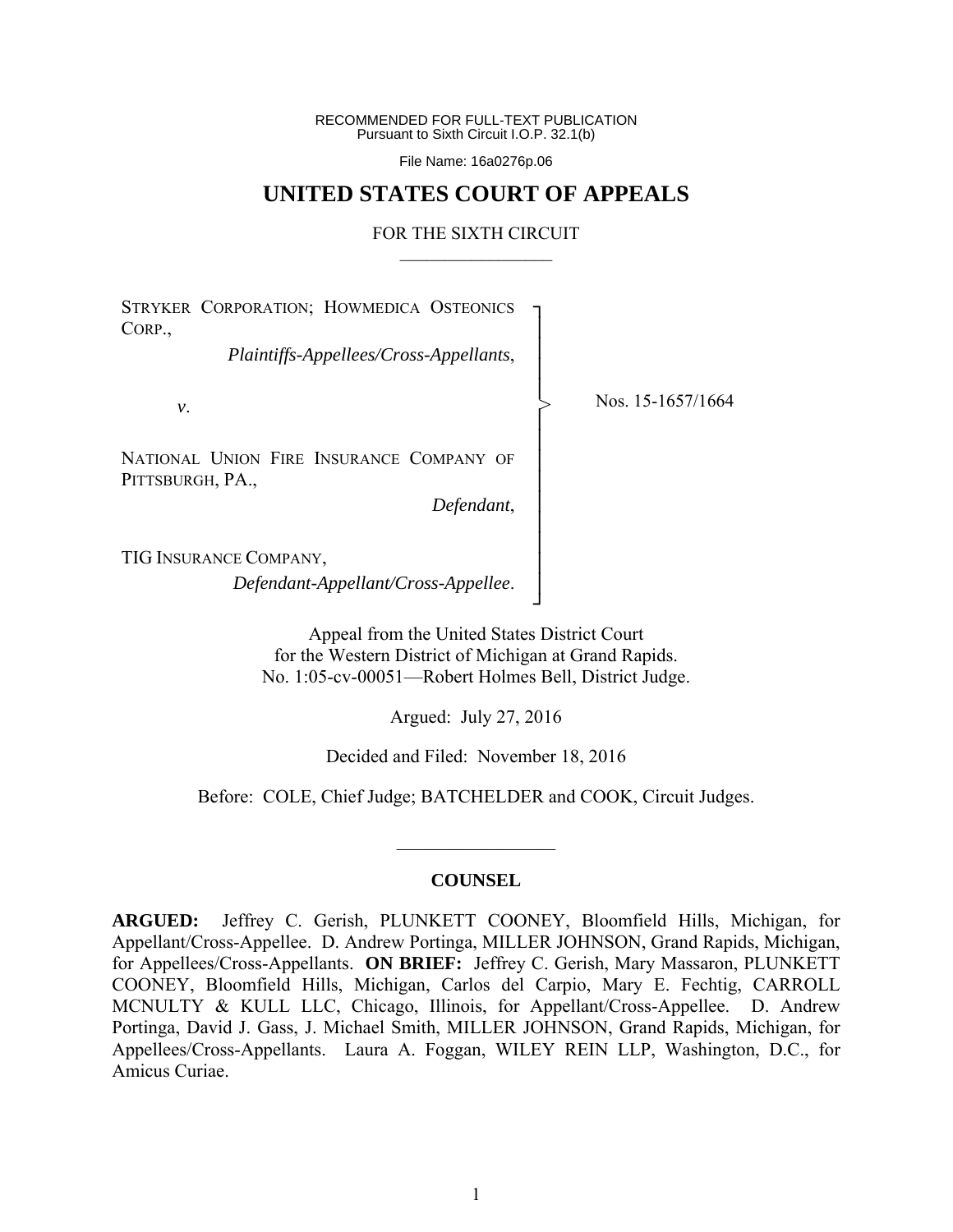# **OPINION**   $\frac{1}{2}$  ,  $\frac{1}{2}$  ,  $\frac{1}{2}$  ,  $\frac{1}{2}$  ,  $\frac{1}{2}$  ,  $\frac{1}{2}$  ,  $\frac{1}{2}$  ,  $\frac{1}{2}$  ,  $\frac{1}{2}$

 $\frac{1}{2}$  ,  $\frac{1}{2}$  ,  $\frac{1}{2}$  ,  $\frac{1}{2}$  ,  $\frac{1}{2}$  ,  $\frac{1}{2}$  ,  $\frac{1}{2}$  ,  $\frac{1}{2}$  ,  $\frac{1}{2}$ 

COLE, Chief Judge. Stryker Corporation has been engaged in a longstanding row with XL Insurance America, Inc. (its commercial umbrella insurer) and TIG Insurance Company (its excess liability insurer). Fifteen years by our count. *See Stryker Corp. v. XL Ins. Am.*, 576 F. App'x 496 (6th Cir. 2014); *Stryker Corp. v. XL Ins. Am.*, 735 F.3d 349 (6th Cir. 2012); *Stryker Corp. v. Nat'l Union Fire Ins. Co.*, 681 F.3d 819 (6th Cir. 2012). That insurance-coverage dispute, in its current incarnation, requires us to interpret the "consent-to-settle" provision of an excess-liability policy. The district court thought that the insurance contract contained a latent ambiguity, construed the policy against TIG, and entered summary judgment for Stryker. But the contract is not ambiguous, in any sense of the word, so we reverse.

## I.

 Stryker is a medical technologies firm. In the late 1990s, it purchased a subsidiary of Pfizer, Inc. that made and sold orthopedic products. One of those products, an artificial knee joint called the Duracon Unicompartmental Knee (or "Uni-Knee" for short), turned out to be defective. These medical devices were sterilized using gamma rays, which caused ultra-highmolecular-weight polyethylene in the artificial knees to degrade and, if implanted past their fiveyear shelf-life, potentially fail. Due to an inventory oversight, a number of expired Uni-Knees were sold to hospitals and implanted in patients. As a result, in the early 2000s, Stryker was subject to over 70 individual product-liability claims and potentially obligated to cover Pfizer's losses as well. *See Stryker*, 735 F.3d at 352–53.

Stryker turned to its insurers for relief from exposure. Two policies, effective during the year 2000, are relevant here: a "commercial umbrella" policy, issued by XL, and an "excess liability" policy, issued by TIG. The umbrella policy covered any "batch" of losses that Stryker became "legally obligated to pay by reason of liability imposed by law or assumed by the [i]nsured . . . because of [b]odily [i]njury." That policy was limited to \$15 million, after a \$2 million self-insured retention. The excess-liability policy followed form, kicked in after the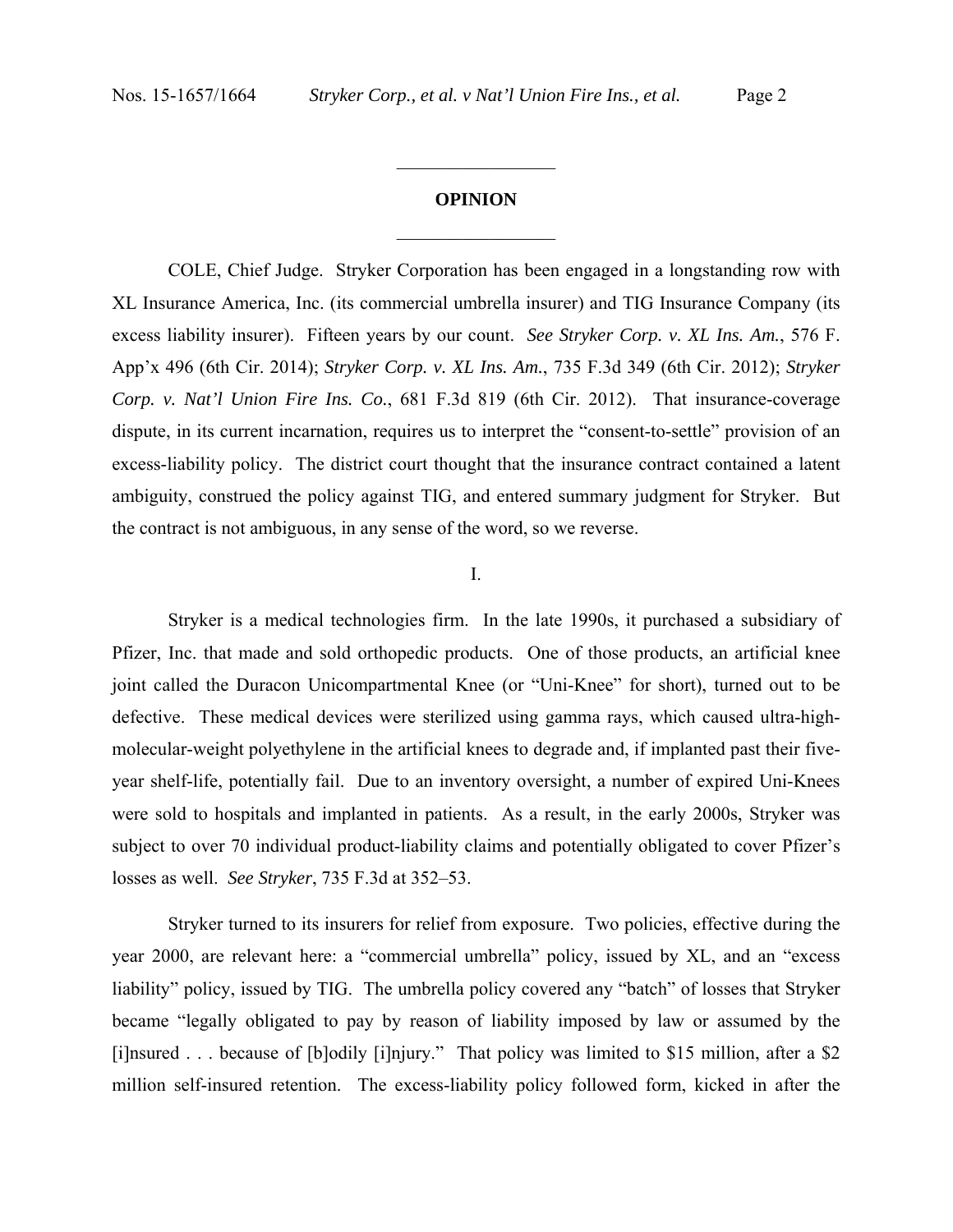umbrella policy was fully "exhausted," and extended to Stryker's "ultimate net loss . . . in excess of all underlying insurance" up to \$25 million.

The insurance companies balked at Stryker's request for defense and indemnification. In October 2001, XL denied coverage outright, arguing that the Uni-Knee claims were "known or suspected" prior to the inception of the policy, while TIG waited in the wings, hoping that its excess layer would not be implicated at all. Stryker, in turn, filed multiple lawsuits against XL and TIG in the Western District of Michigan. During the pendency of that protracted litigation, Stryker unilaterally settled all of its individual product-liability claims for \$7.6 million and was separately adjudicated liable in the Southern District of New York for \$17.7 million of Pfizer's losses. *See Stryker*, 735 F.3d at 353–54; *see also Pfizer, Inc. v. Stryker Corp.*, 348 F. Supp. 2d 131, 159 (S.D.N.Y. 2004).

Stryker's case against XL was resolved over a decade later. In July 2012, we conclusively held that XL was obliged to "provide[] coverage for the claims made against Stryker in connection with [the defective] Uni-Knees." *Stryker*, 735 F.3d at 356. With concrete figures in hand and its legal obligation apparent, XL decided to cover Stryker's losses. But it did so in non-chronological order: XL paid out the larger *Pfizer* judgment first, exhausted the limits of its coverage, and left Stryker's individual product-liability claims on the table. *See id.* at 357 & n.3 ("[T]he general rule is that an insurer may pay claims in any order it chooses.").

And so, one score was left unsettled. In October 2013, back in the Western District of Michigan, Stryker filed a supplemental complaint against TIG, seeking to recover the remaining \$7.6 million paid to settle its direct product-liability claims. TIG disputed its coverage obligation, raising a defense that was "unique to [its] policy." *Stryker*, 681 F.3d at 825 & n.4. In TIG's view, the direct Uni-Knee claims did not constitute "ultimate net loss" because Stryker failed to obtain "written consent" at the time the settlements were made. Section III.B of the policy defines "ultimate net loss" as "the amount of the principal sum, award or verdict actually paid or payable in cash in the settlement or satisfaction of claims for which the insured is liable, either by adjudication or compromise with the written consent of [TIG], after making proper deduction for all recoveries and salvages."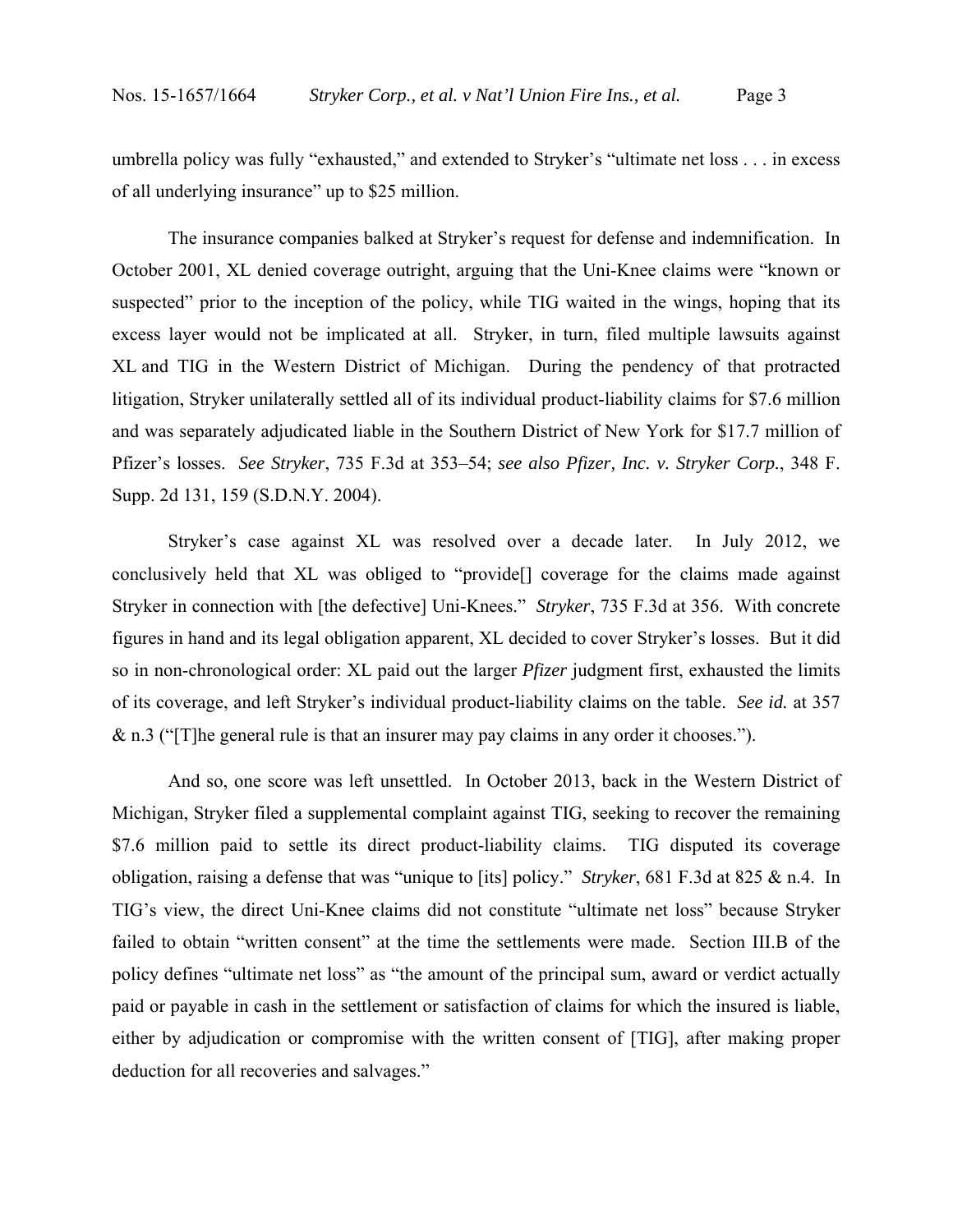Discovery ensued and ultimately, in July 2014, the parties filed cross-motions for summary judgment. Stryker claimed that the policy, as applied to the idiosyncratic facts of this case, is latently ambiguous: because XL satisfied the *Pfizer* judgment first (and exhausted its policy), Stryker was forced to present its direct settlements to TIG years after they were made. Relying on the testimony of TIG's former claims adjusters and underwriters, Stryker argued that the excess-liability policy did not actually require "consent to the Uni-Knee settlements when they were made." In response, TIG urged the court to apply the plain language of the policy, and disputed Stryker's characterization of its former employees' testimony.

In October 2014, the district court granted summary judgment to Stryker, concluding that the contract indeed contained a latent ambiguity. *Stryker Corp. v. XL Ins. Co.*, 57 F. Supp. 3d 823 (W.D. Mich. 2014). "On the one hand," the court said, "the policy, as interpreted and applied by TIG's own employees, does not require TIG's consent to settlements entered into below the TIG layer." *Id.* at 831. "[O]n the other hand," it recognized, the policy's plain language "does require consent if those settlements are [ultimately] offered to TIG for payment." *Id.* Thus, in the court's view, the term "claims" in the definition of ultimate net loss was "susceptible to more than one interpretation." *Id.* Having found the term ambiguous, the court then construed the contract against TIG based on various policy rationales. *Id.* at 831–35. All in all, the district court found that Stryker's claims were covered under the policy, TIG could muster no defenses to enforcement, and Stryker was entitled to a grand total of \$8.6 million in damages and interest.

This appeal and cross-appeal followed.

### II.

We review the district court's grant of summary judgment *de novo*. *Hobart Corp. v. Waste Mgmt. of Ohio, Inc., 758 F.3d 757, 765 (6th Cir. 2014). Summary judgment is proper if* "there is no genuine dispute as to any material fact and the movant is entitled to judgment as a matter of law." Fed. R. Civ. P. 56(a). At this stage, we view the facts and draw all reasonable inferences "in the light most favorable to the party opposing the [summary judgment] motion."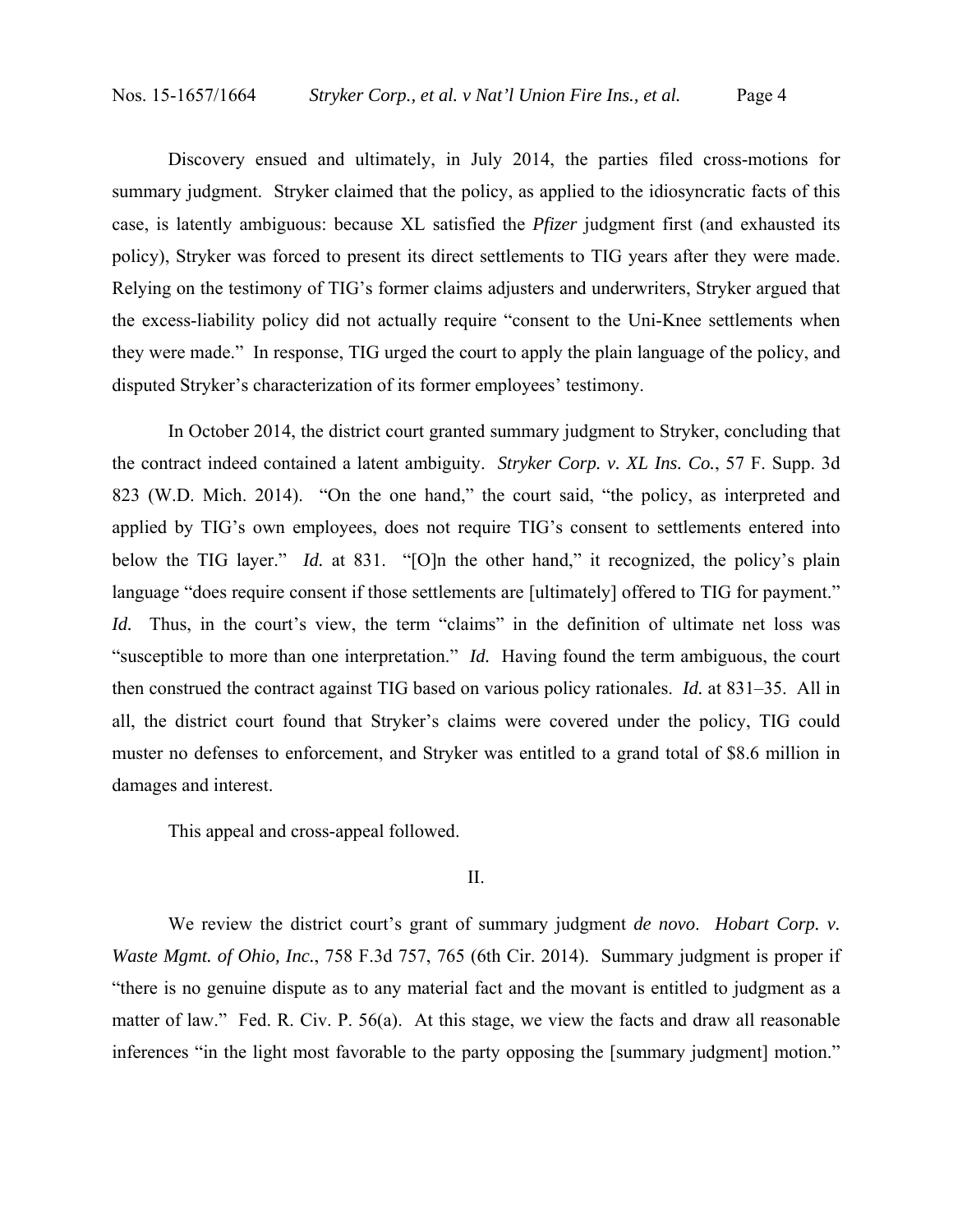*Scott v. Harris*, 550 U.S. 372, 378 (2007) (quoting *United States v. Diebold, Inc.*, 369 U.S. 654, 655 (1962) (per curiam)).

#### A.

Michigan law governs this diversity suit, *see Gasperini v. Ctr. for Humanities, Inc.*, 518 U.S. 415, 427 (1996), and an age-old maxim of contract law controls. When a written instrument is patently unambiguous, courts must give effect to that objective expression of contractual intent. *See Rory v. Cont'l Ins. Co.*, 703 N.W.2d 23, 30 (Mich. 2005); *Wilkie v. Auto-Owners Ins. Co.*, 664 N.W.2d 776, 782 (Mich. 2003); *Rogers v. Great N. Life Ins. Co.*, 279 N.W. 906, 908 (Mich. 1938); 11 Williston on Contracts § 30:6 (4th ed. 2012). Extrinsic evidence cannot be summoned to aid interpretation. *See Shay v. Aldrich*, 790 N.W.2d 629, 641 (Mich. 2010); Restatement (Second) of Contracts § 213 (1981); James B. Thayer, *The "Parol Evidence" Rule*, 6 Harv. L. Rev. 417, 418 (1893) ("[Y]ou cannot, in construing a written contract, deed, will, or other like writing, use the direct extrinsic expressions of the writer's meaning evidentially.").

True linguistic ambiguities are rather "rare in contract cases." *See* E. Allen Farnsworth, *"Meaning" in the Law of Contracts*, 76 Yale L.J. 939, 954 (1967). All agree that this one is no exception. The excess-liability policy covers Stryker's "ultimate net loss," defined in relevant part, as the amount paid "in the settlement or satisfaction of claims" for which the insured's liability is established by "adjudication" or "compromise *with the written consent of [TIG]*." In determining whether a contract is ambiguous, a district court must "give the contract language its ordinary and natural meaning." *Davis v. Sodexho*, 157 F.3d 460, 585 (6th Cir. 1998) (citing *Comerica Bank v. Lexington Ins. Co.*, 3 F.3d 939, 942 (6th Cir. 1993)). A reasonable person, with an ordinary understanding of the English language, would know what those italicized words mean: the policy requires TIG's "written consent" for any and all settlements. Nothing within the four corners of the contract suggests some otherwise hidden meaning.

The district court thought so as well. In June 2013, the court denied Stryker's prior motion for summary judgment, finding the contract clear on its face. "The TIG policy clearly provides only for payment of . . . settlements which have been entered into with TIG's written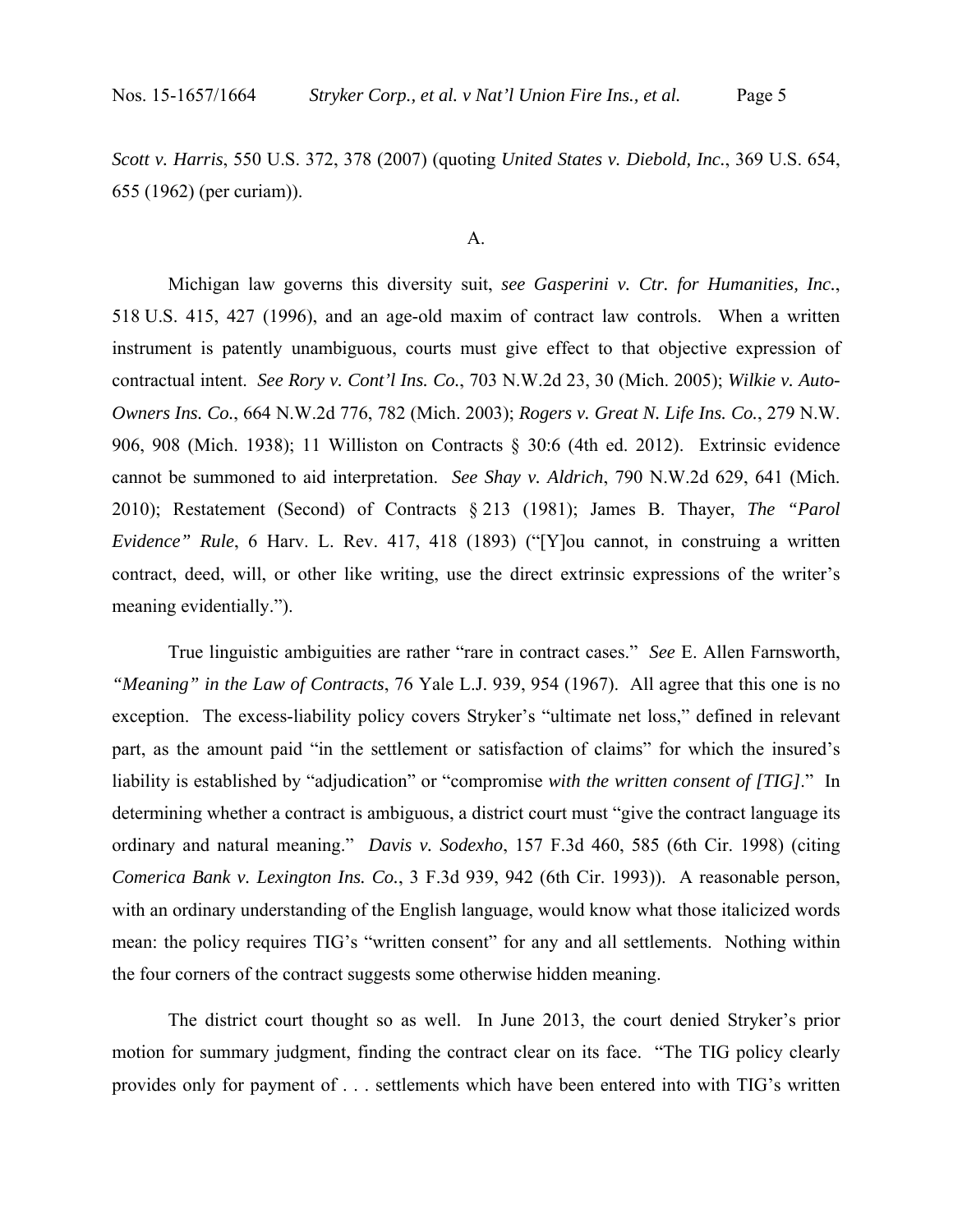consent," the court said, and "does not exclude the consent requirement for settlements within the underlying policy limits." *Stryker Corp. v. XL Ins. Am., Inc.*, No. 1:05-CV-51, 2013 WL 3276408, at \*6 (W.D. Mich. June 27, 2013). We agree. Because Stryker did not satisfy the consent requirement, its direct settlements cannot constitute ultimate net loss, and there is no coverage under the policy. TIG rests its case there.

But Stryker seeks shelter in uncertainty of a different kind. It urges us to consider "the unusual facts of this case," and conclude, as the district court did below, that the insurance contract contains a "latent ambiguity." A written instrument that is clear on its face may, upon consideration of extrinsic evidence or some collateral matter, be rendered latently ambiguous when applied in the real world. *See City of Grosse Pointe Park v. Mich. Mun. Liab. & Prop. Pool*, 702 N.W.2d 106, 113 (Mich. 2005); *In re Kremlick Estate*, 331 N.W.2d 228, 230 (Mich. 1983) (per curiam); *Mich. Chandelier Co. v. Morse*, 297 N.W. 64, 66–67 (Mich. 1941); 11 Williston § 33:43.

The classic example is *Raffles v. Wichelhaus*, 2 H. & C. 906, 159 Eng. Rep. 375 (Ex. 1864). There, two parties contracted for a shipment of cotton "to arrive ex 'Peerless' from Bombay." *Id.* The terms were perfectly clear on the surface; but an ambiguity lurked just below. For there were in fact two cotton-bearing ships named Peerless setting sail from India, and the parties, of course, disputed which ship the contract referred to. The ambiguity in that contract arose, not from the words, but from their connection to the real world: "[T]he moment it appears that two ships called the 'Peerless' were about to sail from Bombay there is a latent ambiguity, and parol evidence may be given for the purpose of shewing that the defendant meant one 'Peerless,' and the plaintiff another." *Id.* at 376; *see also* A. W. Brian Simpson, *Contracts for Cotton to Arrive: The Case of the Two Ships Peerless*, 11 Cardozo L. Rev. 287, 291–92 (1989).

That rule holds true today. The Michigan courts admit parol evidence, in the first instance, to reveal the presence of a latent ambiguity and, at a later time, to allow the trier of fact to elucidate the meaning of that ambiguous contract. *See Shay*, 790 N.W.2d at 641; *see also Sault Ste. Marie Tribe of Chippewa Indians v. Granholm*, 475 F.3d 805, 816 (6th Cir. 2007); *cf.*  11 Williston § 33:43 ("[A]fter the court is satisfied that a latent ambiguity exists," the question of "what the parties intended by language used in the contract—taking into consideration the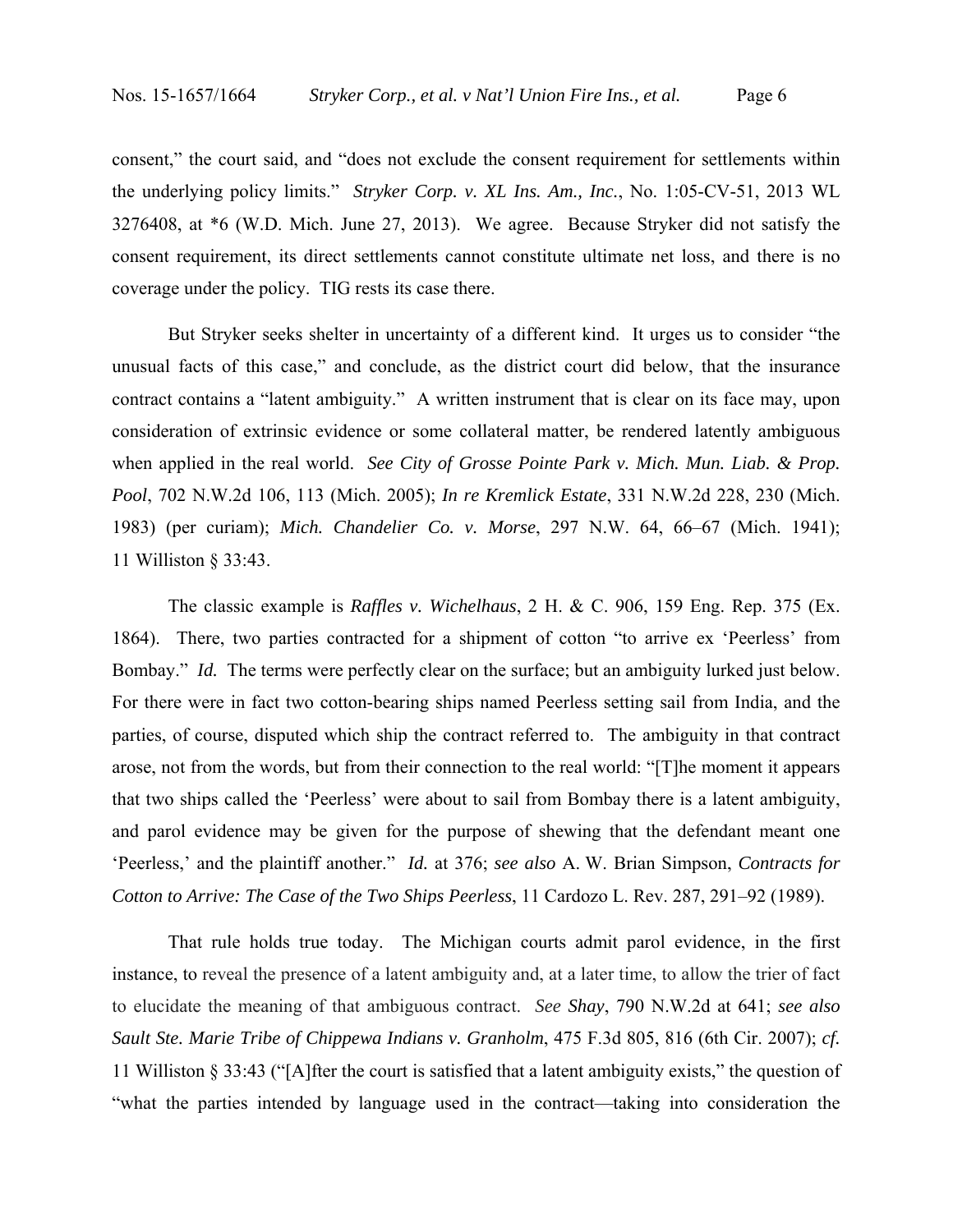extrinsic facts and circumstances—[is] an issue to be submitted to the jury." (internal quotation marks and emphasis omitted)).

The doctrine has long been applied within certain "well defined limits." *See Ives v. Kimball*, 1 Mich. 308, 313 (1849). The usual case of latent ambiguity will concern, for example, evidence of industry custom or trade usage, *e.g.*, *Sault Ste. Marie*, 475 F.3d at 813 (unique meaning of the term "wager" in the gaming industry), course of dealing, *e.g.*, *Grosse Pointe Park*, 702 N.W.2d at 115 (insurer's practice of covering certain claims without invoking an exclusion clause), or a misidentification, *e.g.*, *Kremlick*, 331 N.W.2d at 230 (identity of a will's beneficiary). Breaking from the parol evidence rule, on such an occasion, is justified because it "enabl[es] courts to ascertain and carry into effect the intention of contracting parties." *See Ives*, 1 Mich. at 313. But in balancing those "seemingly conflicting principles of contract law," courts must be wary of altering a written instrument "under the guise of contract *interpretation*." *Grosse Pointe Park*, 702 N.W.2d at 123 (Young, J., concurring in judgment). The courts may not admit extrinsic evidence to "create ambiguity where the terms of the contract are clear." *Frankenmuth Mut. Ins. Co. v. Masters*, 595 N.W.2d 832, 837 (Mich. 1999).

### B.

Turning back to the case at hand, we ask whether the excess-liability policy is latently ambiguous. Is there an alternate real-world meaning for the plain language? Does it mean something other than what it appears to mean? *See Shay*, 790 N.W.2d at 641. We think not.

For a start, Stryker's understanding of the provision at issue cannot be squared with the contract as a whole. Stryker insists that the term "claims" actually means liability for settlements made *without consent*, so long as the compromise originally occurred below TIG's coverage layer. But the policy itself defines the universe of possible "claims" in two, and only two, ways. Liability must be established either by "adjudication" or by "compromise *with the written consent of [TIG]*." Stryker's reading thus goes too far: it seeks to fill a gap that does not exist, and contradicts the fundamental principle that "[p]arol evidence under the guise of a claimed latent ambiguity is not permissible to vary, add to, or contradict" any other "plainly expressed terms of [the] writing." *See Morse*, 297 N.W. at 66.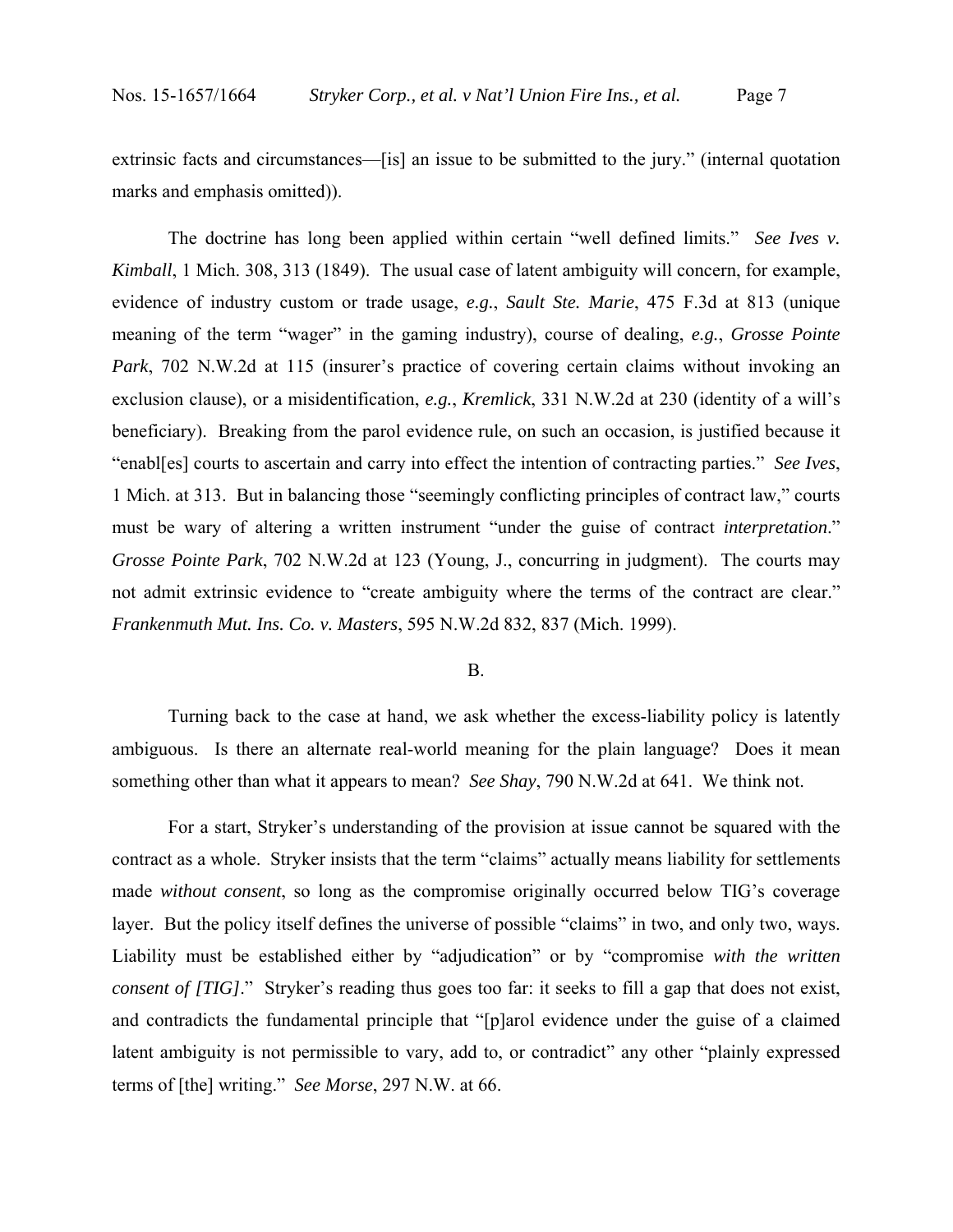But put that difficulty to one side. Even then Stryker's parol evidence is insufficient to reveal a latent ambiguity. *See Sault Ste. Marie*, 475 F.3d at 812 ("[T]he burden is on the party alleging the ambiguity."). Stryker has not directed us, for instance, to any evidence that the term "claims" has a technical meaning in the excess insurance industry; it has not shown, by courseof-dealing evidence, that TIG habitually excludes the consent requirement in situations like this one; nor has Stryker pointed out the sort of real-world peculiarity at issue in the case of the two ships Peerless.

Stryker instead marshals the contested opinion testimony of TIG's former claims adjusters and underwriters. As each of these employees read the contract, Stryker informs us, consent was not required for settlements that originated "beneath TIG's policy layer." But in the ordinary course, a latent ambiguity must be revealed by objective means—for instance, an admission, uncontested evidence, or the testimony of a disinterested third party. As we have said, interpreting Michigan law, one party's "subjective understanding" of what the contract meant is plainly "insufficient to create a latent ambiguity." *See Universal Settlements Int'l, Inc. v. Nat'l Viatical, Inc.*, 568 F. App'x 398, 402 (6th Cir. 2014). Absent that limitation, an ambiguity could be manufactured from whole cloth, and contracts could all too easily be rewritten according to one party's interests. *Cf. AM Int'l, Inc. v. Graphic Mgmt. Assocs., Inc.*, 44 F.3d 572, 575 (7th Cir. 1995) (noting that, under Illinois law, only "'[o]bjective' evidence is admissible to demonstrate that apparently clear contract language means something different from what it seems to mean" because "[t]he ability of one of the contracting parties to 'fake' such evidence, and fool a judge or jury, is limited").

This case proves the point. Stryker maintains, with some self-serving spin, that "all of TIG's claims handlers" believed it "was not required to obtain . . . consent when settling claims within XL's policy layer." But the testimony, read in the light most favorable to TIG, *see Scott*, 550 U.S. at 378, demonstrates precisely the opposite. It shows, consistent with the plain language of the policy, that Stryker was required to obtain consent for any settlements that were *ultimately* presented to TIG for payment:

 Michael Mulkey, a claims adjuster, stated that consent was not required for any sums within the "self-insured retention" and the "XL layer," but that TIG's interest would be piqued if Stryker was "asking [it] to spend money."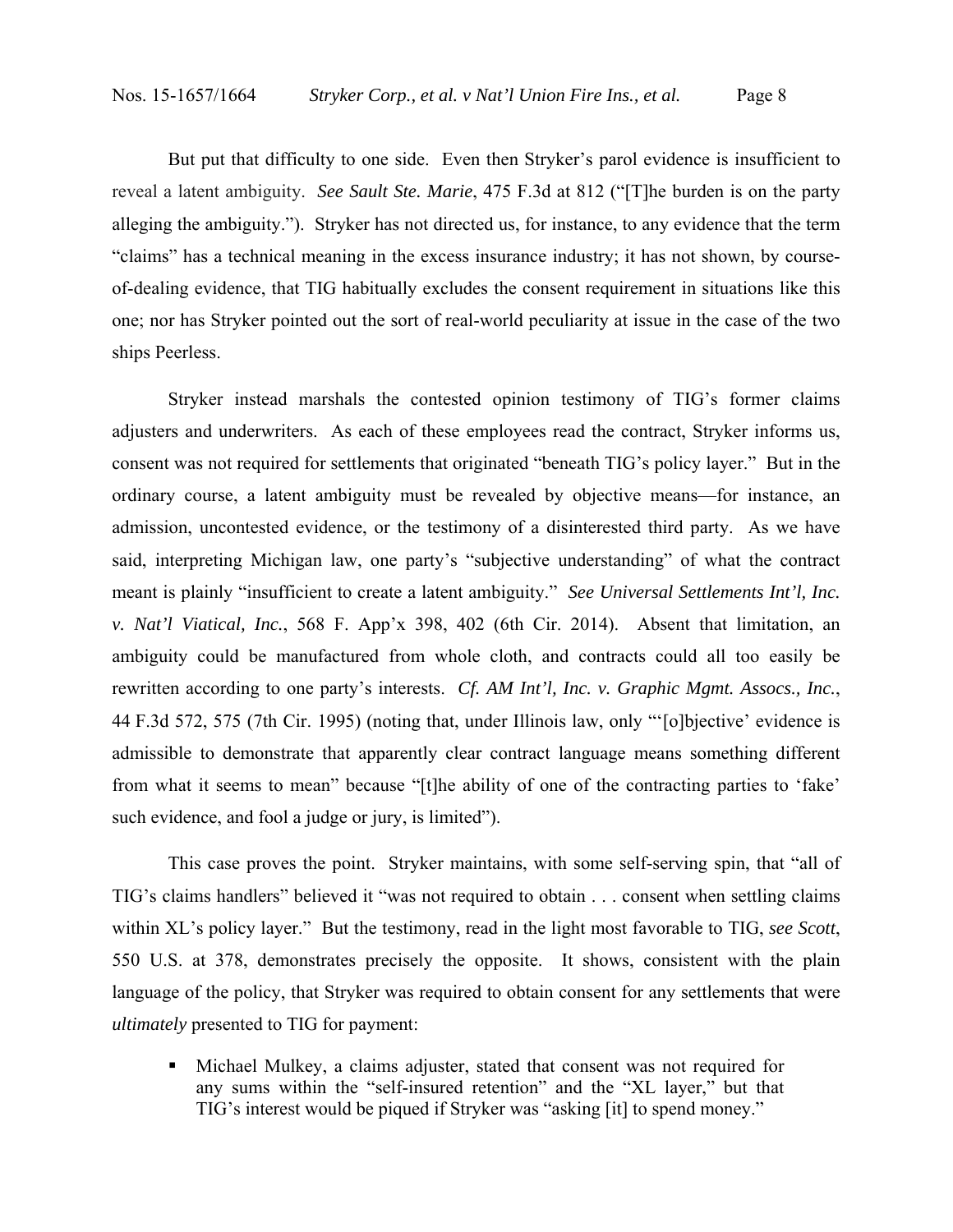- Valerie Lameka, another claims adjuster, said that she "could[n't] care less" about consent, unless TIG was "going to write the check."
- Norton Geller, a fellow claims adjuster, testified that "Stryker was free to settle the lawsuits when XL denied coverage, as long as it did not impact the TIG policy."
- **Peter Salvin, yet another claims adjuster, similarly testified that consent was** not required, so long as Stryker was "not spending [TIG's] money."
- Donald Bendure, an underwriter, said that consent was only required under the excess-liability policy if Stryker "call[ed] upon TIG to [pay]."
- And Marilyn Schultz, another underwriter, attested that the consent-to-settle provision was not implicated "[a]s long as the settlements were paid by XL."

Whatever its import, the inherent subjectivity of this testimony makes it insufficient for the purpose of detecting a latent ambiguity. *See Universal Settlements Int'l*, 568 F. App'x at 402; *cf. AM Int'l*, 44 F.3d at 575 ("[T]he testimony of the parties themselves as to what they believe the contract means . . . is invariably self-serving . . . and is inherently difficult to verify."). We therefore conclude that Stryker has failed to reveal an ambiguity, and the plain language of the written instrument controls. *See Sault Ste. Marie*, 475 F.3d at 812.

## C.

Stryker asks us to affirm the district court's judgment anyway, raising a few defenses to contract enforcement. For example, Stryker contends that it sought "retroactive" consent, but was met with "unreasonable" recalcitrance on TIG's part. Stryker also tells us that any prior efforts to seek consent would have been "meaningless" and that TIG "waived" enforcement of the consent-to-settle provision. The burden of avoiding contractual arrangements "rests with those who would avoid them." *Morris v. Metriyakool*, 344 N.W.2d 736, 742 (Mich. 1984). We conclude that Stryker has failed to carry that burden.

Stryker first claims that TIG has violated the implied covenant of good faith and fair dealing. Citing California law, Stryker argues that an "excess insurer does not have an absolute right to veto arbitrarily a reasonable settlement." *See Diamond Heights Homeowners Ass'n v. Nat'l Am. Ins. Co.*, 277 Cal. Rptr. 906, 916 (Cal. Ct. App. 1991). Maybe so, TIG responds, but the Michigan courts only impose that covenant "where one party to the contract makes its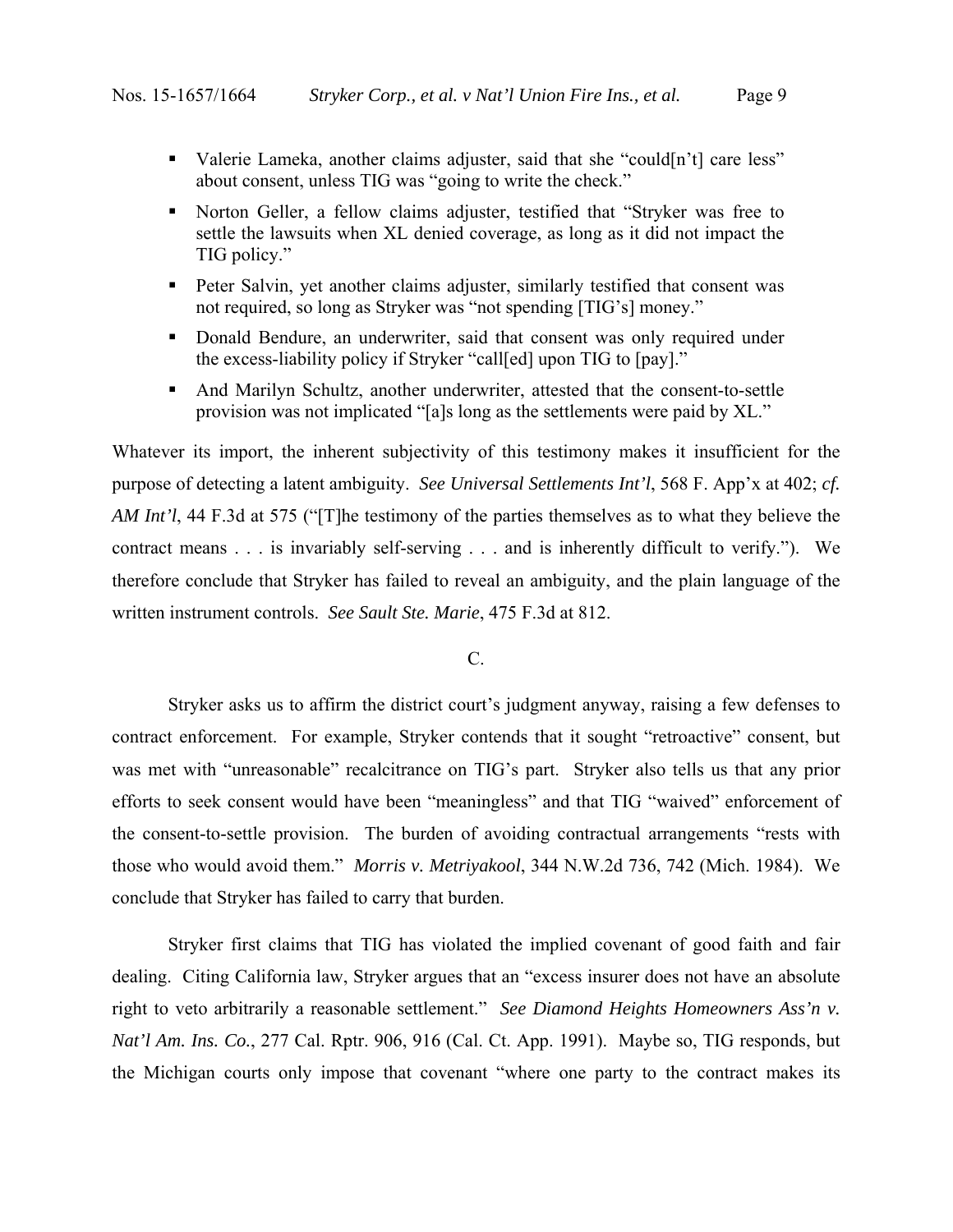performance a matter of its own discretion." *Stephenson v. Allstate Ins. Co.*, 328 F.3d 822, 826 (6th Cir. 2003). The consent-to-settle provision, in TIG's view, is not such a discretionary term.

That debate is beside the point. For the first time, in 2013, Stryker sought TIG's consent to the direct product-liability settlements. TIG understandably denied the request as "untimely." But Stryker now maintains, as the district court suggested, that "timeliness is not a valid basis for refusing consent" under the policy. *See Stryker Corp.*, 57 F. Supp. 3d at 834. The contract cannot be read to suggest anything of the sort. The plain language of the policy mandates "compromise *with* the written consent of [TIG]." Not "separate and apart from," not "retroactively," and certainly not over a decade "after the fact." Stryker's retroactivity argument, we thus conclude, improperly employs the obligation of good faith and fair dealing to "override express contract terms." *See Cook v. Little Caesar Enters., Inc.*, 210 F.3d 653, 657 (6th Cir. 2000).What is more, Stryker's reading of the contract runs up against the obvious purpose of the consent-to-settle provision—to *prospectively* "give the insurer the opportunity to contest liability, to participate in settlement negotiations and to have input as to the value of the claim." *See Alyas v. Gillard*, 446 N.W.2d 610, 613 (Mich. Ct. App. 1989).

Stryker also argues that the consent-to-settle provision is an "immaterial condition," one that TIG has, in any event, "waived" its right to invoke. We are not persuaded on either score. First, relying on *Ranck v. Springer*, 53 N.W.2d 678, 680 (Mich. 1952), Stryker asserts that its nonperformance was immaterial because TIG surely would have withheld consent. Even assuming the doctrine of futility applies here, *Ranck* is an inapt analogy. There, the Michigan Supreme Court simply recognized that, in a contract for the sale of land, a formal offer of tender is not required where one party attempts to provide payment, and the other party manifests its intent to refuse. *Id.* Speculation aside, no manifestation of futility is apparent on this record. *See Weinburgh v. Saier*, 6 N.W.2d 921, 923 (Mich. 1942). Stryker did not seek consent at the time of its settlements, so TIG obviously had no occasion to refuse it.

Second, citing *Alyas*, 446 N.W.2d at 613, Stryker maintains that it was "released from any agreement not to settle without the insurer's consent" because TIG "denied liability and wrongfully refused to defend." But that contention rests on the false premise that XL's denial of coverage should be imputed to TIG, simply because the excess-liability policy "followed form."